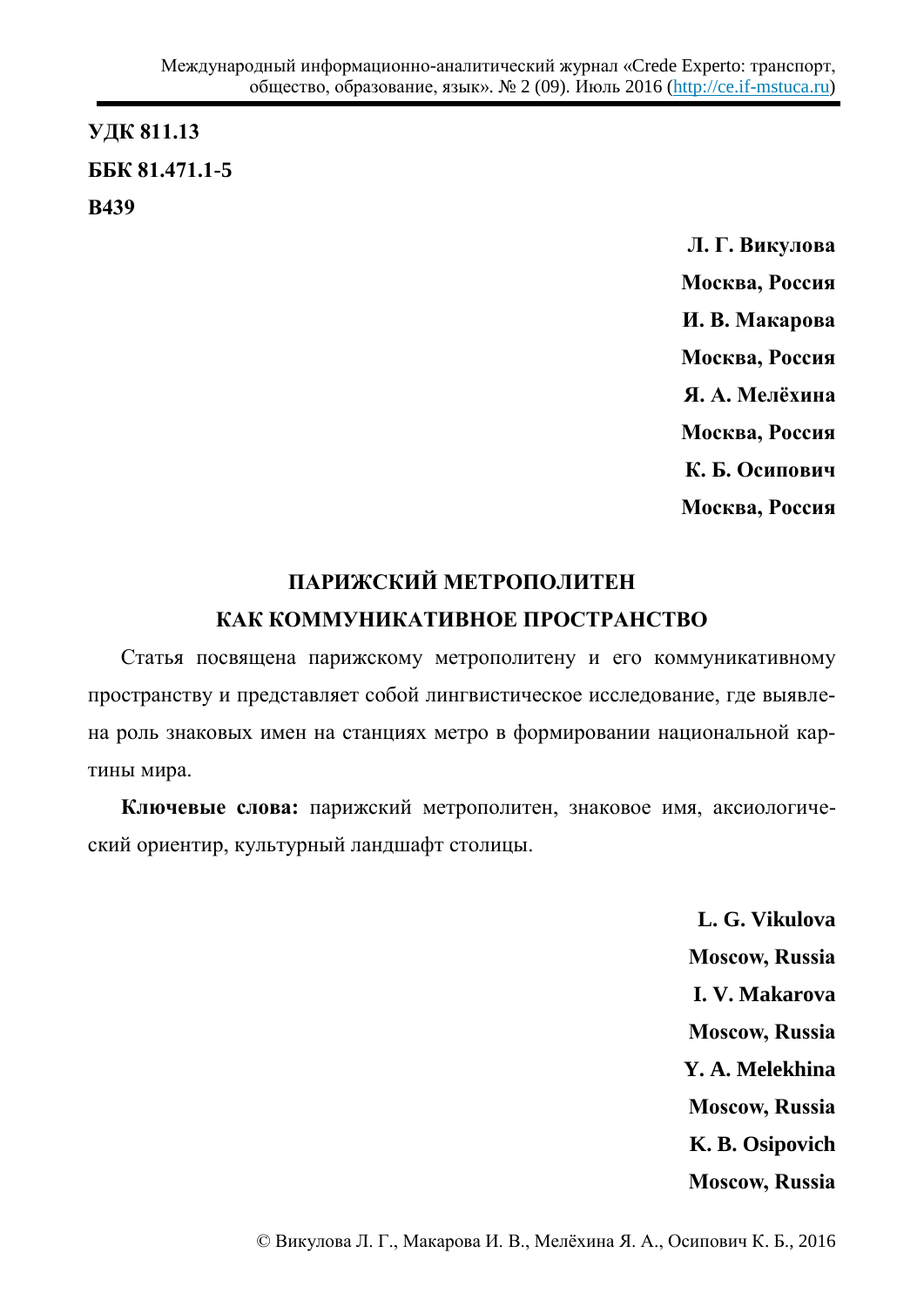### **PARIS METRO AS COMMUNICATIVE SPACE**

The article is devoted to Paris metro and its communicative areas. The work presents the linguistic research, which reveals the role of the iconic metro stations names in the formation of the world national picture.

**Key words**: Paris metro, iconic name, axiological landmark, the cultural landscape of the capital.

Городское пространство современного мегаполиса, в том числе Парижа, предполагает коммуникативное взаимодействие горожан. Феномен города, как локуса социального бытия, оптимально осмысляется через понятие метапро*странство*, которое представляет собой «совокупность ярких, характерных сосредоточенных знаков, символов», выступающих как «простанственногенные компоненты» [Замятин 2004, с. 15].

Город, как особое коммуникативное символическое пространство, является той средой, в которой не только перекрещиваются традиционно значимые семиотики культуры и коды поведения, но и формируются «инновационные» технологии и коммуникативные стили, вносятся новые элементы в уклад жизненного мира горожан. Наиболее открытым пространством большого города являются «публичные территории» – места общего интереса и пользования, коллективного присутствия [Викулова, Серебренникова, 2014, с. 302–309]. К таким публичным местам, безусловно, относится метрополитен.

Метрополитен – (франц. *métropolitain*, от греч. *metrópolis* – главный город, столица) – городская внеуличная железная дорога для массовых скоростных перевозок пассажиров. Название метрополитен принято во многих странах; есть и другое название этого вида транспорта - подземка (англ. *underground*, амер. *subway*, нем. *Untergrundbahn*). Впервые во французских терминологических словарях лексема *métropolitain* определяется как городская железнодорожная сеть, частично или полностью находящаяся под землей, обслуживающая различные части крупного города. Название метрополитен принято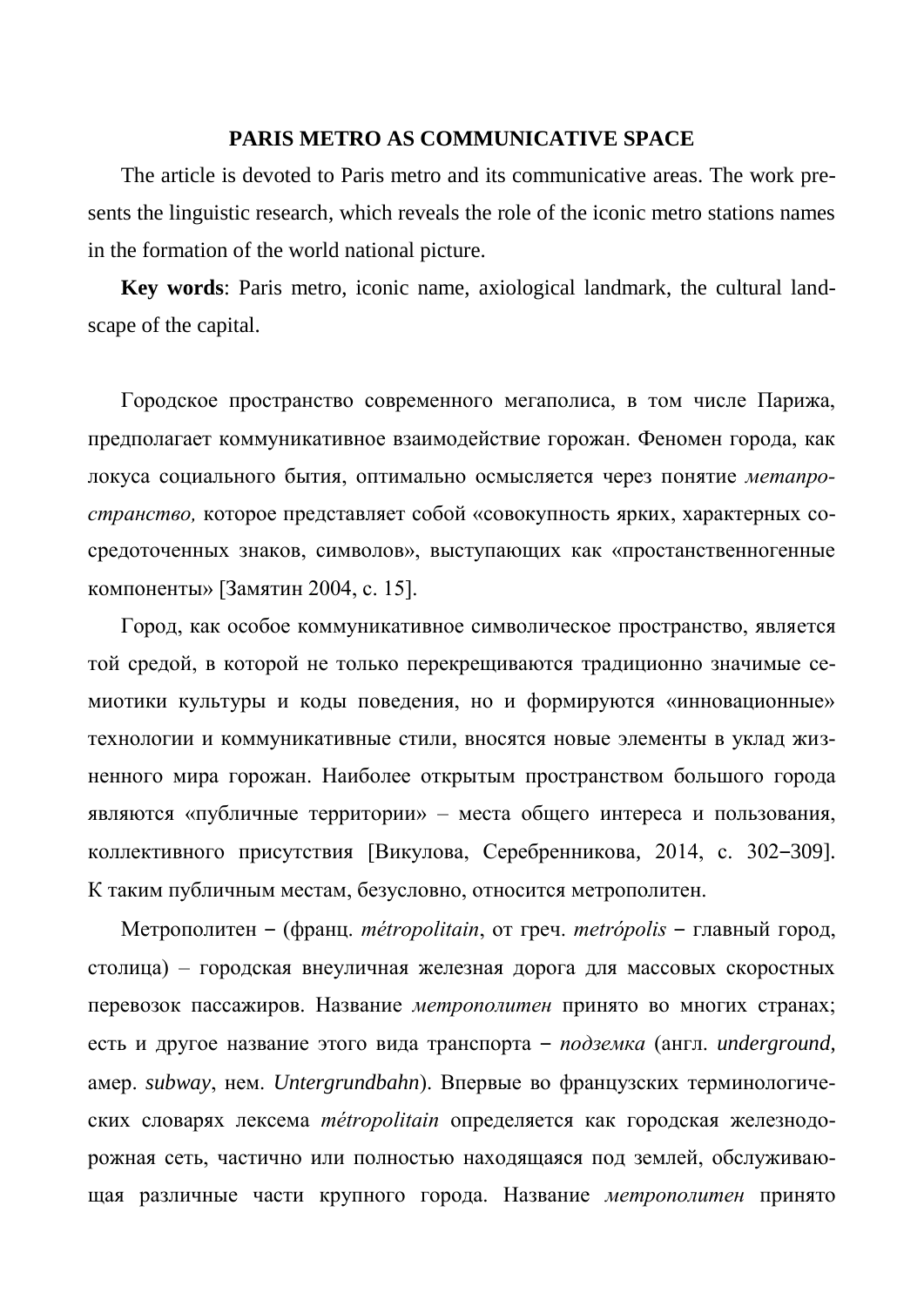во многих странах мира, однако мало кто знает, что нарицательный характер слово *métropolitain* приобрело именно в Париже. Лексема *métro* пришла во французский язык в 1891 г. еще до появления этого вида транспорта в Париже. Историки языка предполагают, что это заимствование из английского языка со значением *chemin de fer urbain* (городской железнодорожный транспорт) [DH 2006: 2222].

Как известно, первая подземная железная дорога была построена в Лондоне в 1863 г., а первой подземной линией является линия *Metropolitan*. Но нарицательного характера название данной линии не носило. Это произошло лишь при строительстве парижского метрополитена. Дело в том, что город не хотел быть зависимым от национальной администрации железных дорог, поэтому было решено создать отдельную компанию, которая получила название Парижской ɤɨɦɩɚɧɢɢ ɫɬɨɥɢɱɧɨɣ ɠɟɥɟɡɧɨɣ ɞɨɪɨɝɢ (ɮɪ. *Compagnie du chemin de fer mцtropolitain de Paris*; слово *métropolitain* во французском языке имело значение *сто*дичный). Постепенно слова метрополитен и метро приобрели значение *город*ской внеуличной железной дороги во французском языке, а потом в таком качестве пришли и в другие языки.

В 2018 году парижское метро будет отмечать 120-ю годовщину с момента начала строительства, а идея о его строительстве появилась еще в 1845 году. Но это предложение сразу вызвало множество споров, причем противников было гораздо больше, чем сторонников. Это связано со страхом, что данный вид транспорта небезопасен и даже вреден для здоровья человека. Однако переубедить горожан смог французский инженер родом из Бретани – Фюльжанс Мари Огюст Бьенвеню (Fulgence Marie Auguste Bienvenüe, 1852–1936), занимавший с 1891 г. должность главного инженера дорог и мостов Франции.

Инженер, которого теперь называют отцом французского метро, нашел самый веский аргумент для строительства метро в Париже – приближение Всемирной выставки 1900 года. Город остро нуждался в новом виде транспорта, поскольку на рубеже веков основным средством передвижения парижан был  $OMHU$ б*ус*.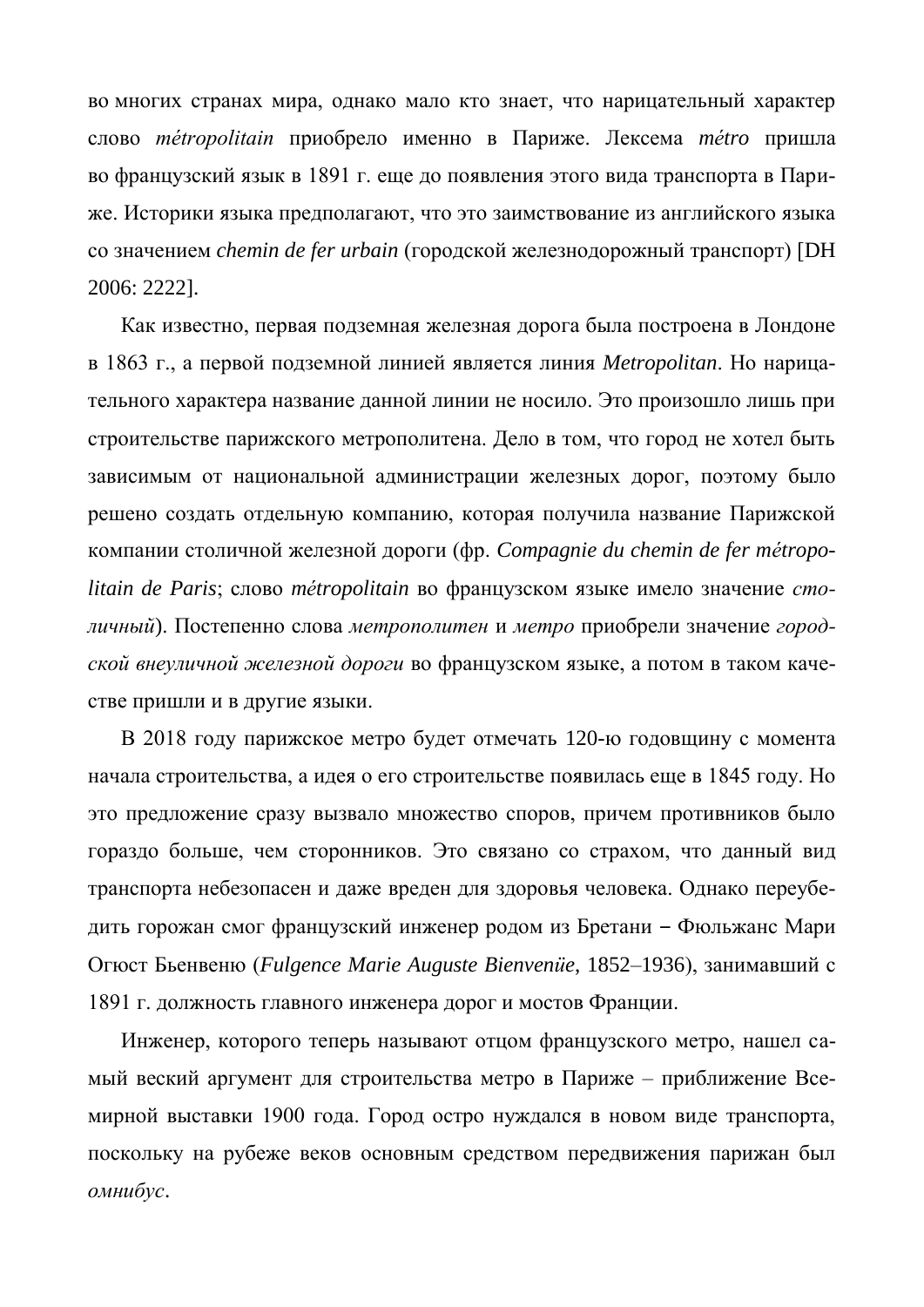

В 1900 году число пассажиров таких многоместных экипажей перевалило за 300 млн человек. А число лошадей, использовавшихся для передвижения омнибусов, приблизилось к семнадцати тысячам [Сарников 2008, [http://www.portalostranah.ru/view.php?id=84\]](http://www.portalostranah.ru/view.php?id=84).



Парижский метрополитен был открыт 19 июля 1900 года, его первая линия соединила Порт де Венсенн и Порт Майо. Отличительной чертой Парижского метро является широкое использование имен собственных в названиях станций. Исследование карты парижского метро показало, что 99 станций из 303 носят имена различных французских деятелей. Встает вопрос: «Случаен ли такой вы- $60p?$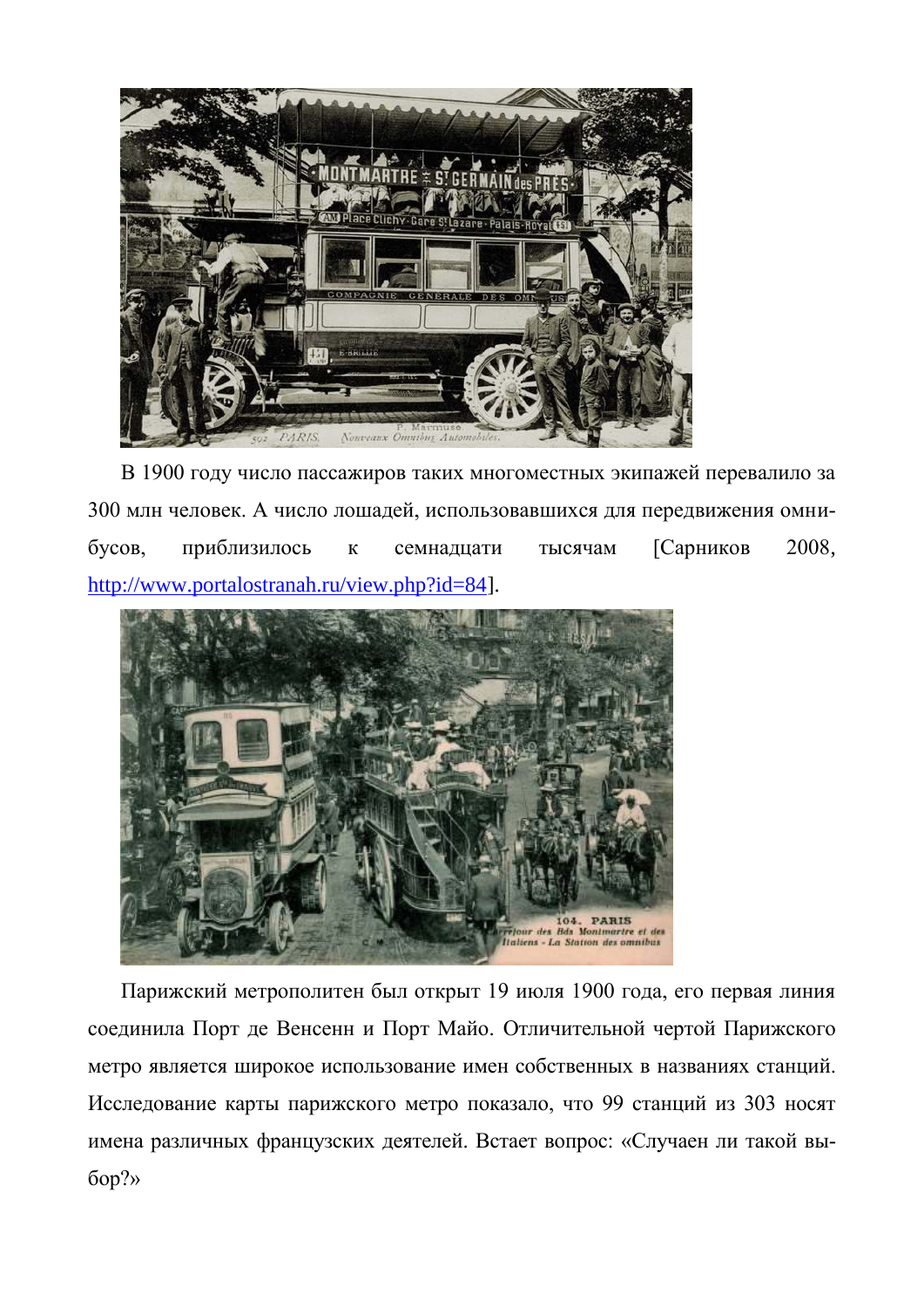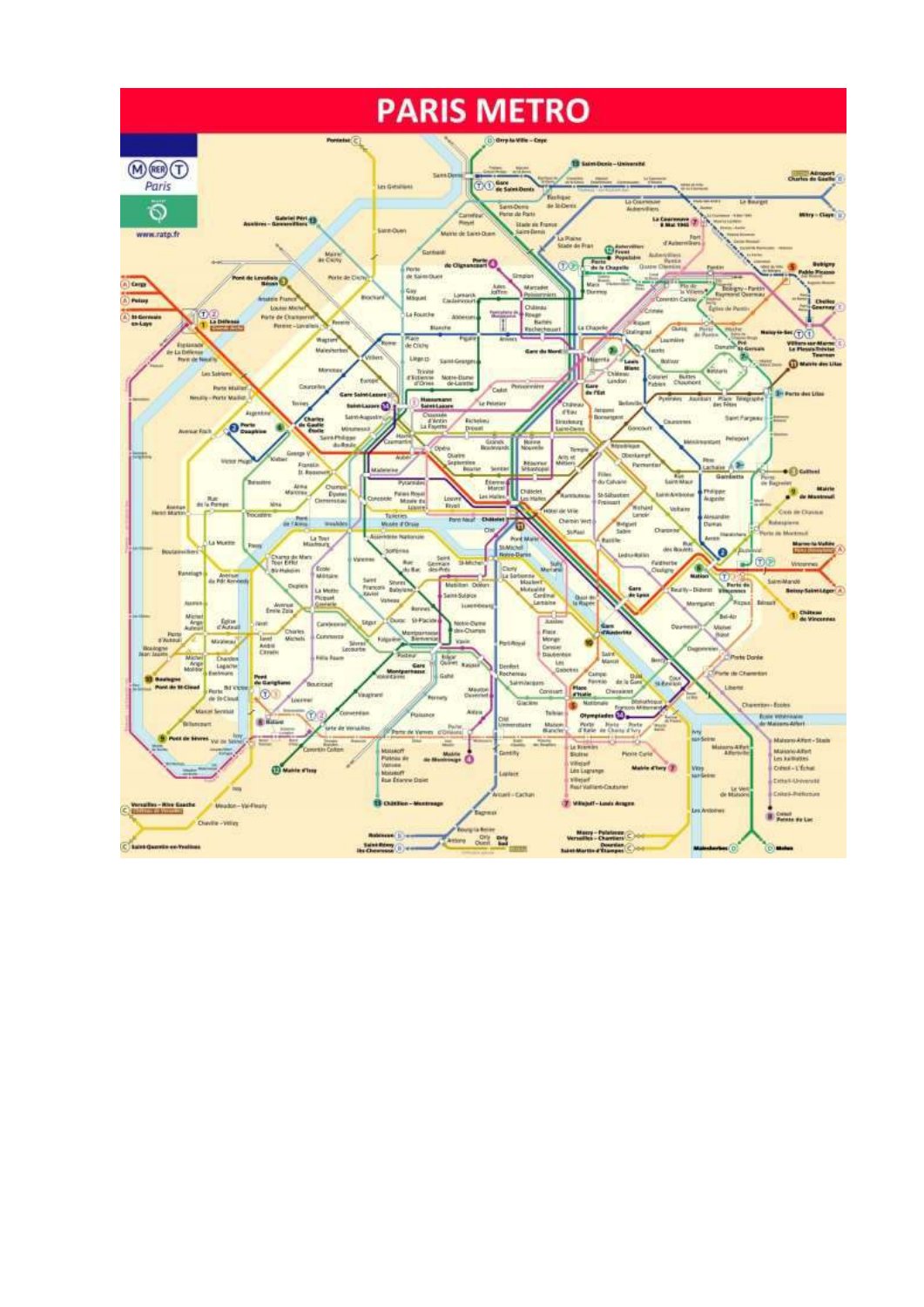Думается, что пространство города создает на территории метро свой «культурный ландшафт» [Каганский, 1997]. Названия станций адресованы прохожему или присутствующему в секторе городского транспорта, предназначенного для всех. Следовательно, имена собственные, которые можно прочитать на карте или прямо на станции, выступают как знаки культуры. А сам город подвергается значительной «аксиологической обработке», впитывая предложенные его пространству исторические, политические, культурные и другие установки. При этом массовый адресат – современный горожанин-пассажир рассматривается в его коммуникативной подготовленности, открытости, способности к восприятию и пониманию такого типа сообщения [Викулова, Серебренникова, 2014].

Знаковые имена в текстах карты метрополитена и в названиях станций являются неким ценностным ориентиром, поскольку могут рассматриваться как культуремы презентационного типа. Броское имя, его упоминание или узнавание пассажиром, формирует мозаику пространственного опыта пассажира. Значимость ценностных ориентиров в национальной картине мира определяет, по мнению Д. С. Лихачева, в целом ее культурологическую ориентированность [Лихачев, 1997, с. 280–287].

Согласимся с мнением Д. Н. Замятина [Замятин, 2004, с. 20] в том, что «Пространство, по сути дела, как и его образы, создаются культурой и / или цивилизацией, которая их осознает, живет ими и в них». Это рассуждение актуально и для пространства метро. За каждым именем на карте или на станции стоит определенная личность, являющаяся гордостью и объектом уважения страны. Налицо социальный статус таких личностей – именитые политики, революционеры, ученые, писатели, деятели культуры и др., оставивших свой след в истории Франции.

Обратимся к некоторым именам великих людей, представленным на карте метро Парижа и на его станциях. Так, станция *Charles de Gaulle* – Étoile отсылает нас к военному и государственному деятелю, генералу Шарлю де Голлю (1890–1970). Он – гордость свободолюбивой Франции, поскольку во время Второй мировой войны стал символом французского сопротивления.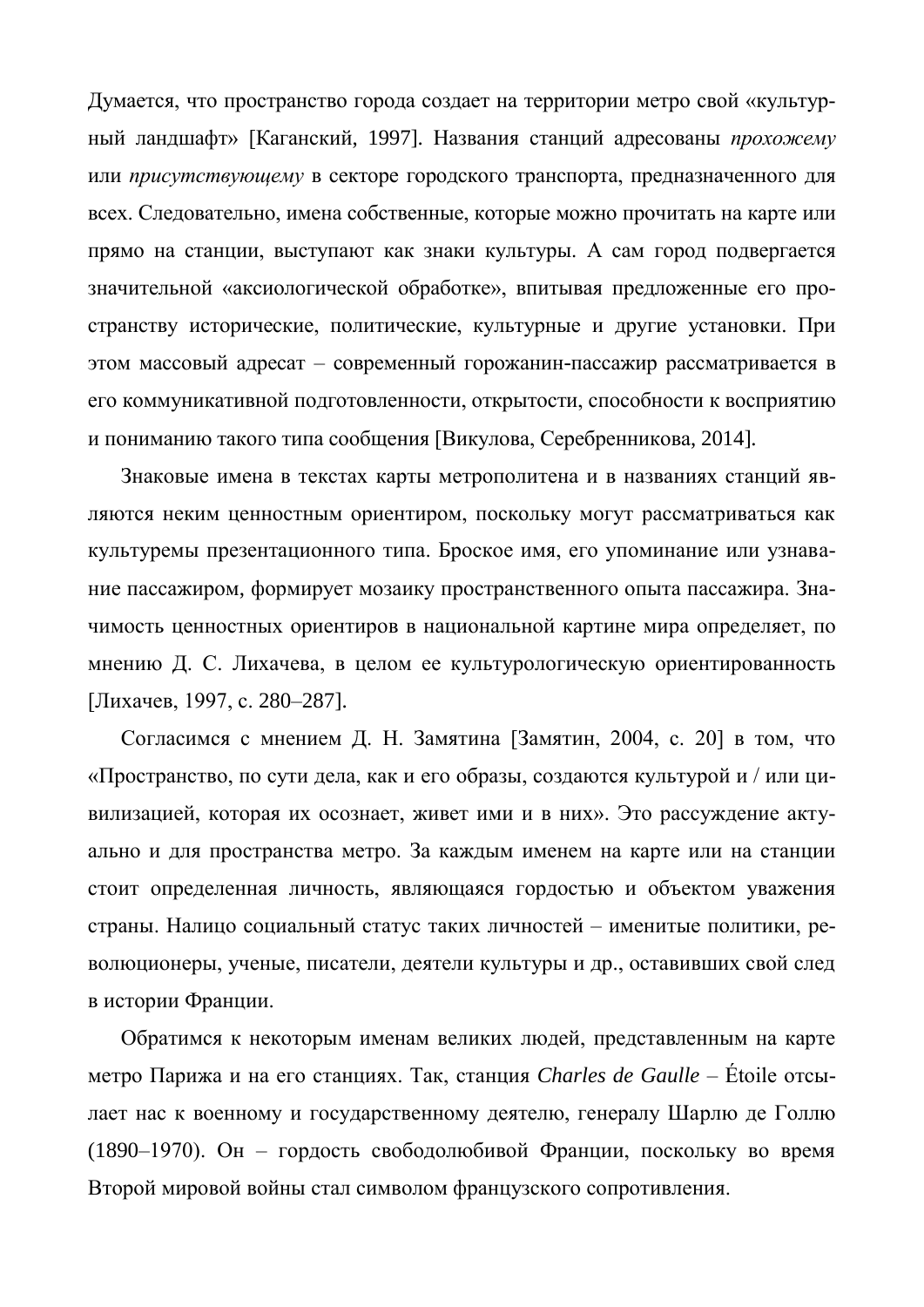Станция под названием Voltaire посвящена одному из крупнейших французских философов-просветителей (Voltaire, 1694–1778), который сыграл значительную роль в идейной подготовке Французской революции конца XVIII века.



Станция *Alexandre Dumas* (1802–1860) хранит память о французском писателе XIX века, чьи приключенческие романы сделали его одним из самых читаемых французских авторов в мире.



Станция Pasteur напоминает о великом французском микробиологе и химике Луи Пастере (*LouisPasteur*, 1822–1895), основателе иммунологии. Его имя широко известно в ненаучных кругах благодаря созданной им и названной позже в его честь технологии *пастеризации*. Именем Пастера названы более 2 000 улиц во многих городах мира.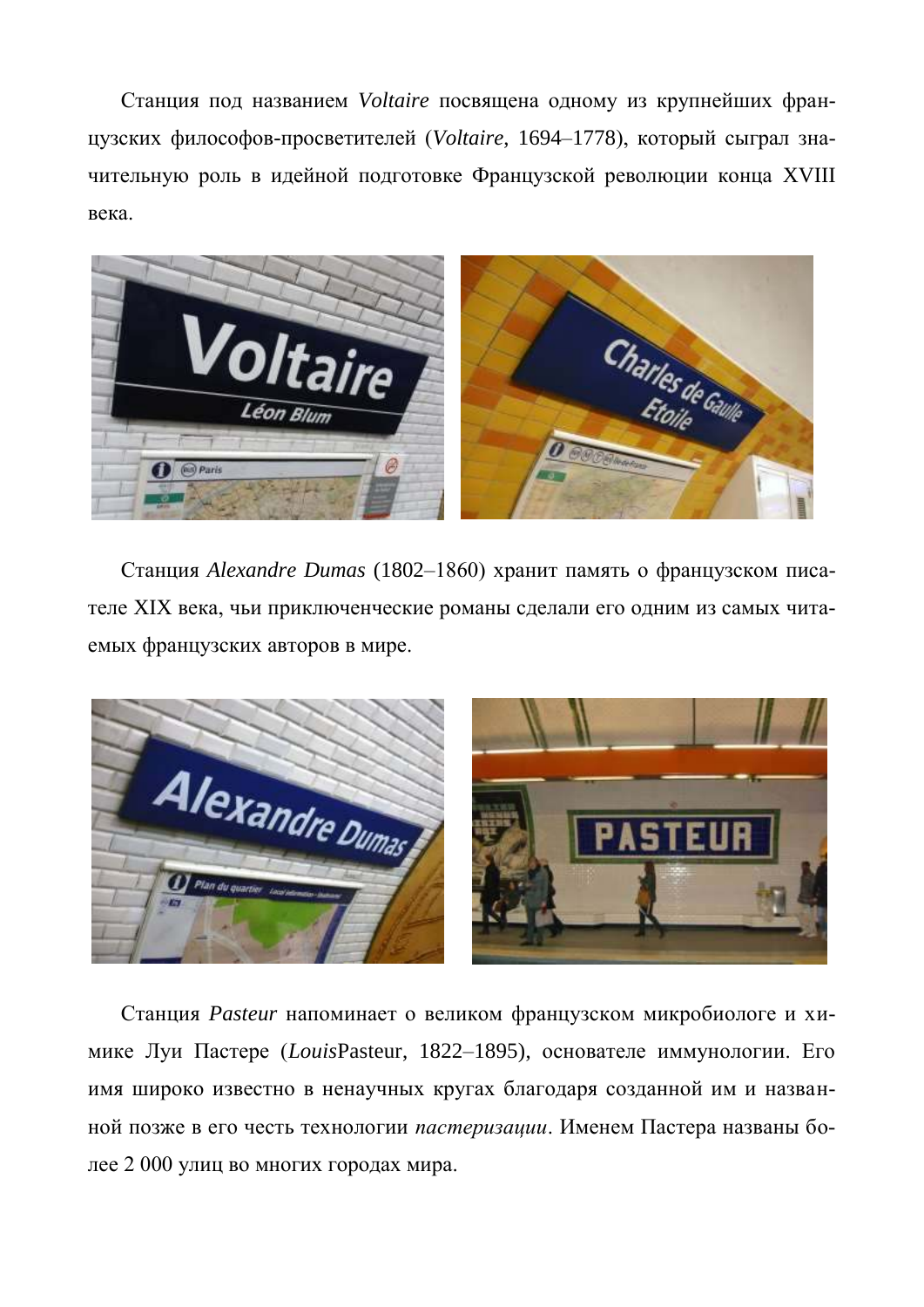Станция *Louise Michel* (1830–1905) отсылает к имени французской революционерки Луизы Мишель, активной участницы Парижской Коммуны 1871 г., которая осталась в истории как символ пассионарного отношения к революционным идеалам.



К имени Рене Антуана Реомюра (René Antoine de Réaumur, 1683–1757) отсылает пассажира метро станция Reaumur—Sebastopol. Именно этот французский естествоиспытатель создал спиртовой термометр и предложил температурную шкалу, разделенную на 80 градусов, впоследствии названную его именем (Шкала Реомюра). Второе название станции напоминает о славе героического города Севастополя, имя которого запечатлено на карте Парижа в названиях бульвара, гостиниц, магазинов и других общественных заведений.

Для пассажира метро имена великих французов содержат значительный заряд положительной коннотации, поскольку это видение Франции в персоналиях, которые олицетворяют ее дух (legénie). Это – лица *социально-действенные* (по П. А. Сорокину – http://vikent.ru/enc/2703), внесшие значительные изменения в жизнь не только французского общества, но и мирового сообщества.

А выбор имен отражает через имена собственные элементы национальной аксиосферы, связанные с переживанием чувства гордости и восхищения за достижения своей страны. Кроме того, имена на карте метро создают некую «временную панорамность», когда разновременные события в истории страны и ее культуры могут репрезентировать культурный ландшафт столицы.

На основе проделанной работы можно сделать вывод о том, что Франция бережно относится к своей истории, языку и культуре. Предполагаем, что эта